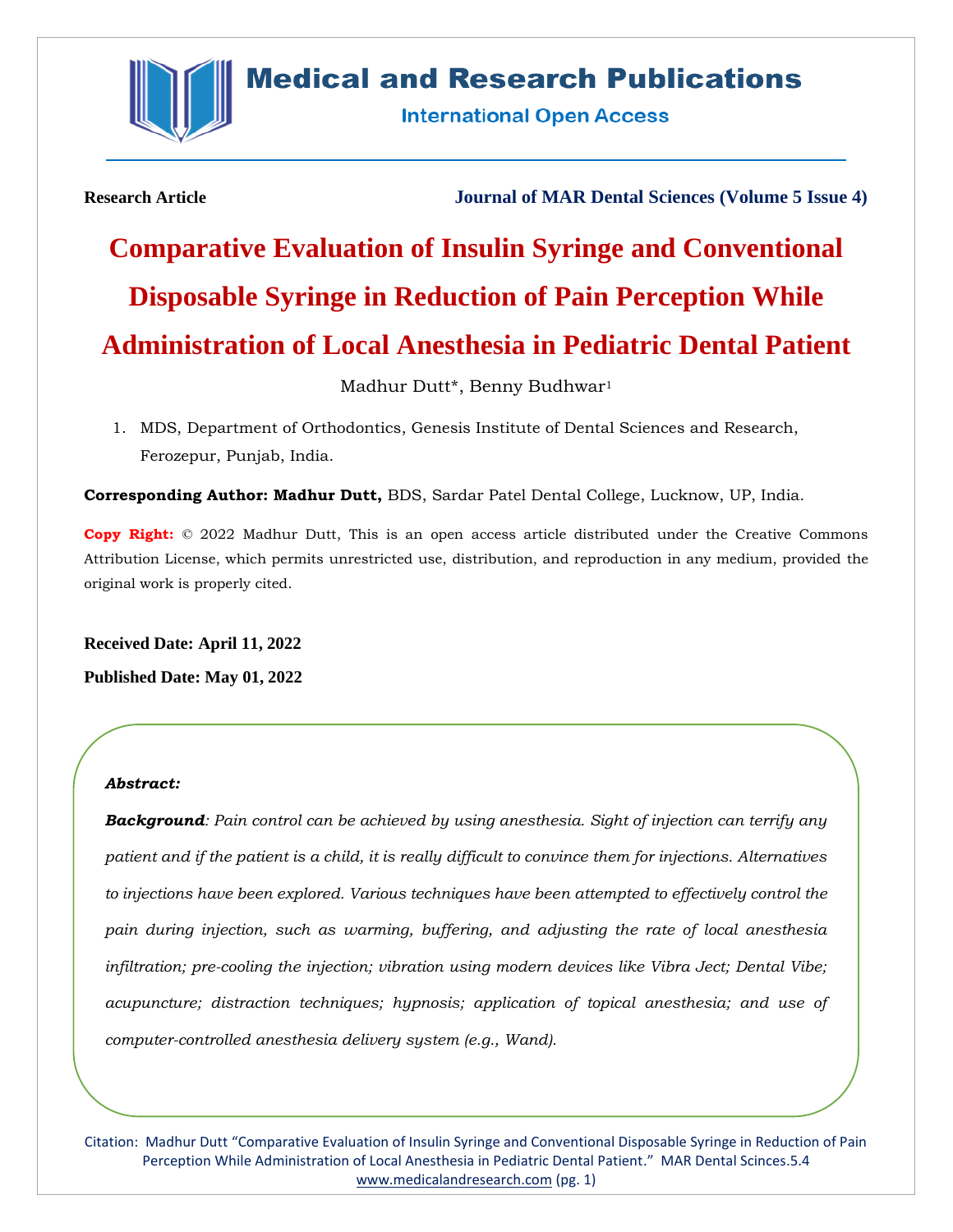*However, to date, no standard injection method has been established. For the stated reasons, the purpose of the present study was to evaluate pain perception in children, while providing local anesthesia with conventional disposable syringe and insulin syringe.*

*Aim: The purpose of this study was to evaluate pain perception in children, while providing local anesthesia with conventional disposable syringe and insulin syringe.* 

*Material and Method: The present in vivo study was undertaken in the Department of Pedodontics and Preventive Dentistry after obtaining the ethical clearance from institutional ethical board. Fifty children who met the inclusion criteria were selected for participation in this study. Patient who satisfied the inclusion and exclusion criteria were randomly divided into two groups consisting 25 patients each i.e. Group I- Conventional disposable syringe group and Group II – Insulin syringe group. Local anesthetic (LOX × 2% adrenaline) is delivered according to assigned group in the area adjacent to the tooth requiring invasive treatment procedure. The SEM scale was used to measure pain.*

*Result: There was a statistically significant difference between the insulin syringe group and the conventional disposable syringe group (P < 0.05).*

*Conclusion: Insulin syringe is effective during local anesthetic injection administration to* 

#### **Introduction** *Keywords: Local anesthesia, Disposable syringe, Insulin syringe*

Pain is "an unpleasant sensory or emotional experience associated with actual or potential tissue damage" as defined by the World Health Organization in 2015. Effective control of pain in a pediatric patient during dental treatment is the foundation of a successful behavior management.<sup>1</sup> Prevention of pain can promote a positive relationship between the dentist and child, build trust, allay fear and anxiety, and inculcate positive dental attitudes for future treatment.<sup>2</sup> In pediatric dentistry, pain sensation is generated by stimuli like sound of the drill or touch of the needle at the time of local anesthetic administration and is not necessarily dependent on tissue damage.<sup>3</sup>

Local anesthetics are chemical agents used to temporarily interrupt the path of signal transmission by the nerves and to eliminate pain during dental procedures. Local anesthesia is a prerequisite for the majority of dental procedures. According to Malamed, 55% of medical emergencies in the dental office setting occur during anesthetic injections, which highlights the significance of pain control and anxiety management when anesthetic injections are performed.<sup>4</sup> Successful local anesthesia requires adequate

Citation: Madhur Dutt "Comparative Evaluation of Insulin Syringe and Conventional Disposable Syringe in Reduction of Pain Perception While Administration of Local Anesthesia in Pediatric Dental Patient." MAR Dental Scinces.5.4 [www.medicalandresearch.com](http://www.medicalandresearch.com/) (pg. 2)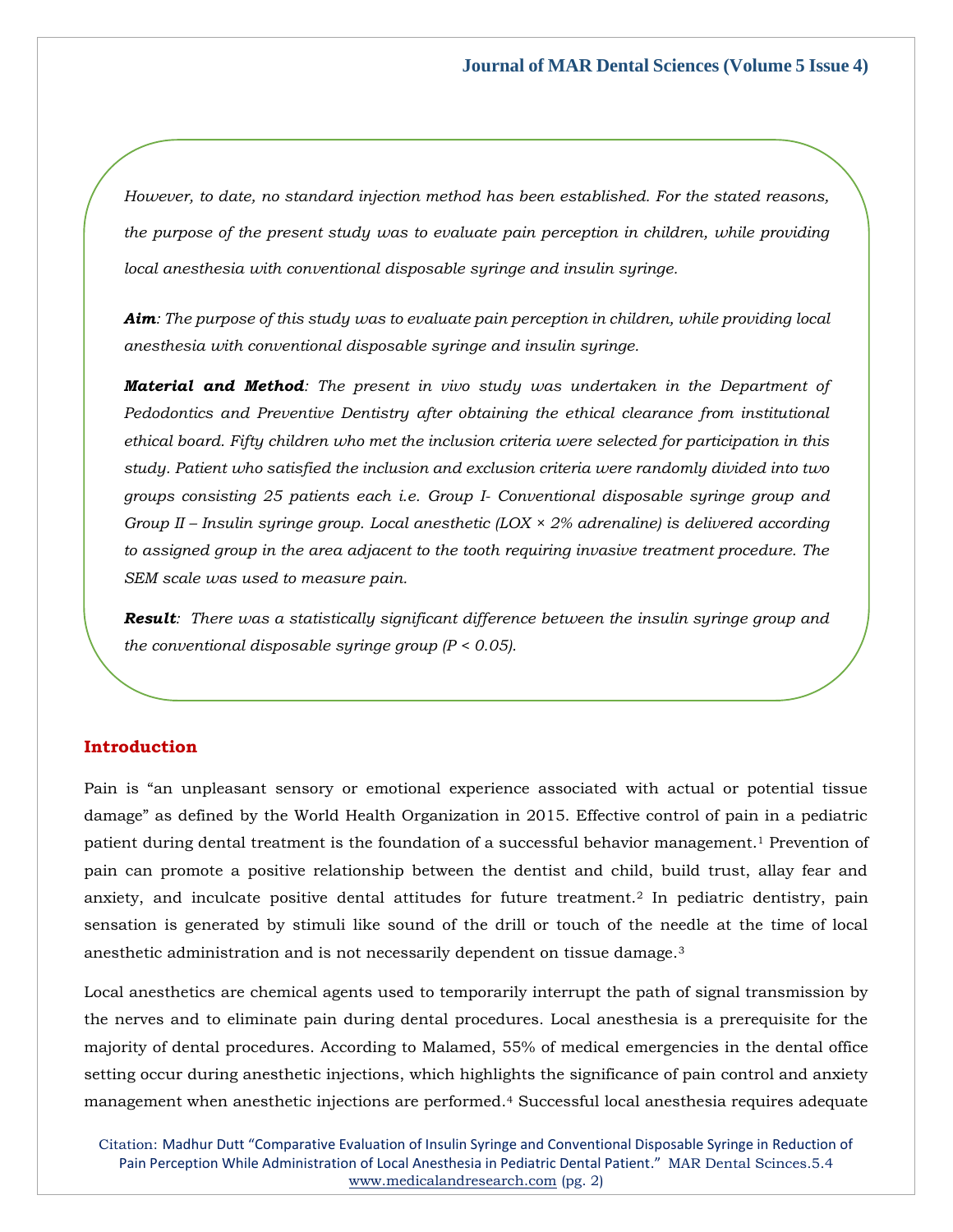knowledge of the ingredients of the anesthetic agents and the neuroanatomy of the region, as well as selection of an appropriate injection technique.<sup>5</sup>

Most of the pediatric patients are fearful and anxious about the pain that they experience while the local anesthesia is administered.<sup>6</sup> Thus, various techniques have been attempted to effectively control the pain during injection, such as warming, buffering, and adjusting the rate of local anesthesia infiltration; pre-cooling the injection; vibration using modern devices like Vibra Ject; Dental Vibe; acupuncture; distraction techniques; hypnosis; application of topical anesthesia; and use of computer-controlled anesthesia delivery system (e.g., Wand). However, to date, no standard injection method has been established.7,8,9,10 So reducing the anxiety level even before giving a LA injection is necessary, especially in children and this can be done by using a syringe, which is smaller in size, colorful, and less frightening than the usual conventional syringes used. Hence, the purpose of this study was to evaluate pain perception in children, while providing local anesthesia with conventional disposable syringe and insulin syringe.

#### **Material and Method**

The present in vivo study was undertaken in the Department of Pedodontics and Preventive Dentistry after obtaining the ethical clearance from institutional ethical board. Fifty children who met the inclusion criteria were selected for participation in this study.

#### **Inclusion Criteria**

- Children aged between 6 to 10 requiring local anesthetic administration either in maxillary or mandibular arch.
- Children having their first dental visit.
- Healthy children with no systemic illness, allergies, etc.
- Cooperative child.
- Patient requiring local anesthetic injection for dental treatment either in maxillary or mandibular arch.

#### **Exclusion Criteria**

- Infection at the site of infection
- Medically compromised patient
- Uncooperative children
- Children allergic to local anesthetic agents

Citation: Madhur Dutt "Comparative Evaluation of Insulin Syringe and Conventional Disposable Syringe in Reduction of Pain Perception While Administration of Local Anesthesia in Pediatric Dental Patient." MAR Dental Scinces.5.4 [www.medicalandresearch.com](http://www.medicalandresearch.com/) (pg. 3)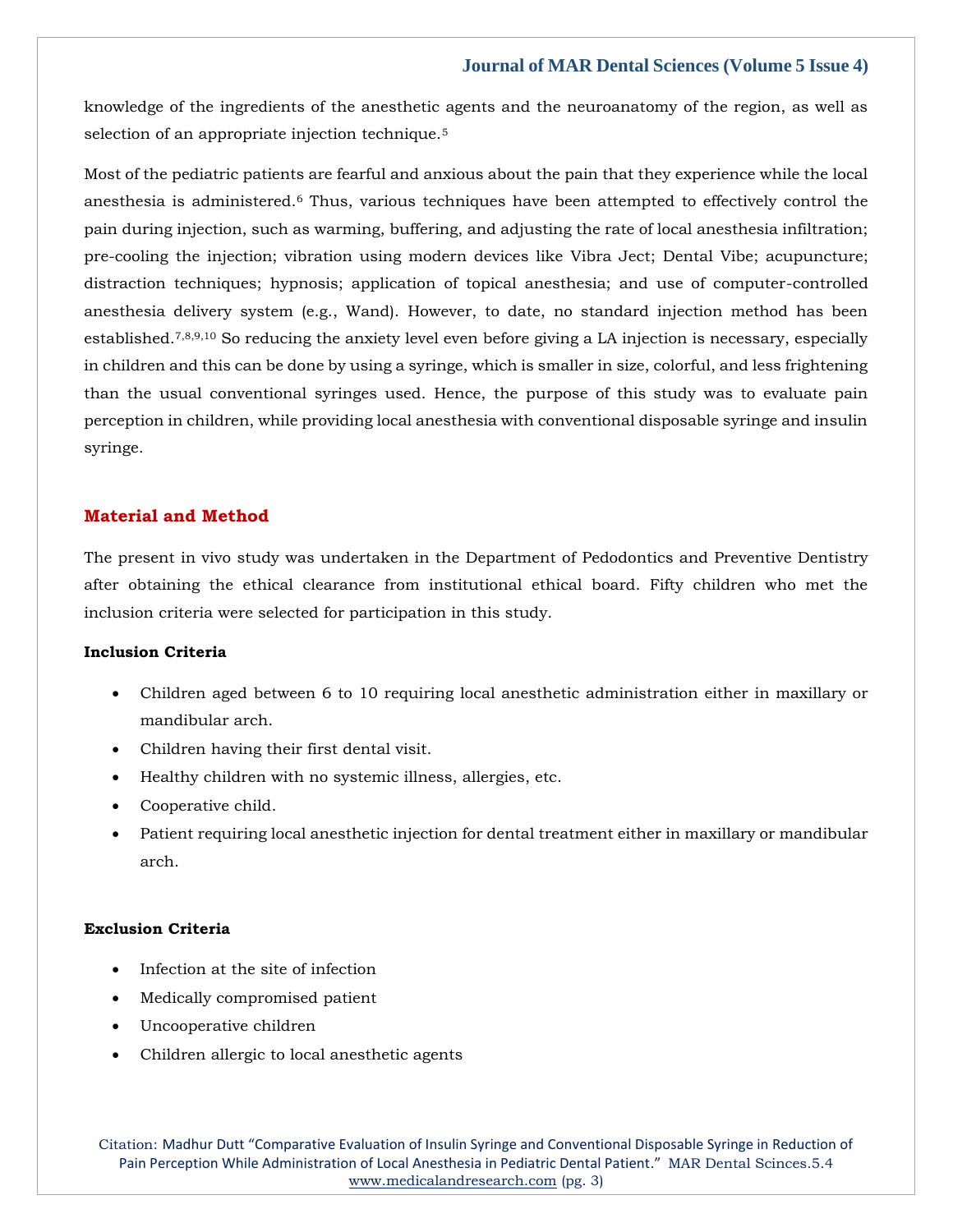Patient who satisfied the inclusion and exclusion criteria were randomly divided into two groups consisting 25 patients each i.e. Group I- Conventional disposable syringe group and Group II – Insulin syringe group. Local anesthetic  $(LOX \times 2\%$  with adrenaline) is delivered according to assigned group in the area adjacent to the tooth requiring invasive treatment procedure. The SEM scale (Table 1), an objective scale, was used to measure pain. An assistant was trained to measure and calibrate the SEM scale. The sound, eyes and motor scale is used to evaluate the efficiency of pain control during the anesthetic procedure. The slightest manifestation of the eyes, sound or motion of the patient is graded in four levels: comfort, slight discomfort, moderate pain, and pain. The data were entered over a spreadsheet, and statistical analysis was performed using SPSS software version 16 (IBM, Chicago, United States).

| <b>Observations</b> | 1. Comfort                                      | 2. Mild<br><b>Discomfort</b>                                                                        | 3. Moderately Painful                                                                                            | 4. Painful                                                                                                |
|---------------------|-------------------------------------------------|-----------------------------------------------------------------------------------------------------|------------------------------------------------------------------------------------------------------------------|-----------------------------------------------------------------------------------------------------------|
| Sounds              | No sounds<br>indicating pain                    | Nonspecific<br>sounds; possibly<br>indicating pain                                                  | Specific verbal complaints,<br>e.g., "ow", raising voice                                                         | Verbal complaints<br>indicating intense pain,<br>e.g., screaming, sobbing                                 |
| Eyes                | No eye signs of<br>discomfort                   | Eves wide,<br>showing concern,<br>but no tears                                                      | Watery eyes and/or<br>flinching eyes                                                                             | Crying, tears running<br>down face                                                                        |
| Motor               | Hands relaxed; no<br>apparent body<br>tenseness | Hands show some<br>distress or tension,<br>grasping chair due<br>to discomfort.<br>muscular tension | Random movements of arms<br>or body without aggressive<br>intention to make physical<br>contact, grimace, twitch | Movements of hands trying<br>to make aggressive physical<br>contact, e.g., punching,<br>pulling head away |

#### **Table no. 1**: SEM Scale

#### **Result**

The mean pain score using SEM for conventional syringe was found to be  $3.69 \pm 0.76$ , whereas mean pain score for insulin syringe was found to be  $1.54 \pm 0.68$ . The mean difference found was statistically significant P < 0.05. **(Table no. 2)**

| Table no. 2 Mean SEM Score         |                       |          |  |  |
|------------------------------------|-----------------------|----------|--|--|
| Group                              | <b>Mean SEM Score</b> | p-value  |  |  |
| Group I- Conventional disposable   |                       |          |  |  |
| syringe group and                  | $3.69 \pm 0.76$       | P < 0.05 |  |  |
| Group $II$ – Insulin syringe group | $1.54 \pm 0.68$       |          |  |  |

Citation: Madhur Dutt "Comparative Evaluation of Insulin Syringe and Conventional Disposable Syringe in Reduction of Pain Perception While Administration of Local Anesthesia in Pediatric Dental Patient." MAR Dental Scinces.5.4 [www.medicalandresearch.com](http://www.medicalandresearch.com/) (pg. 4)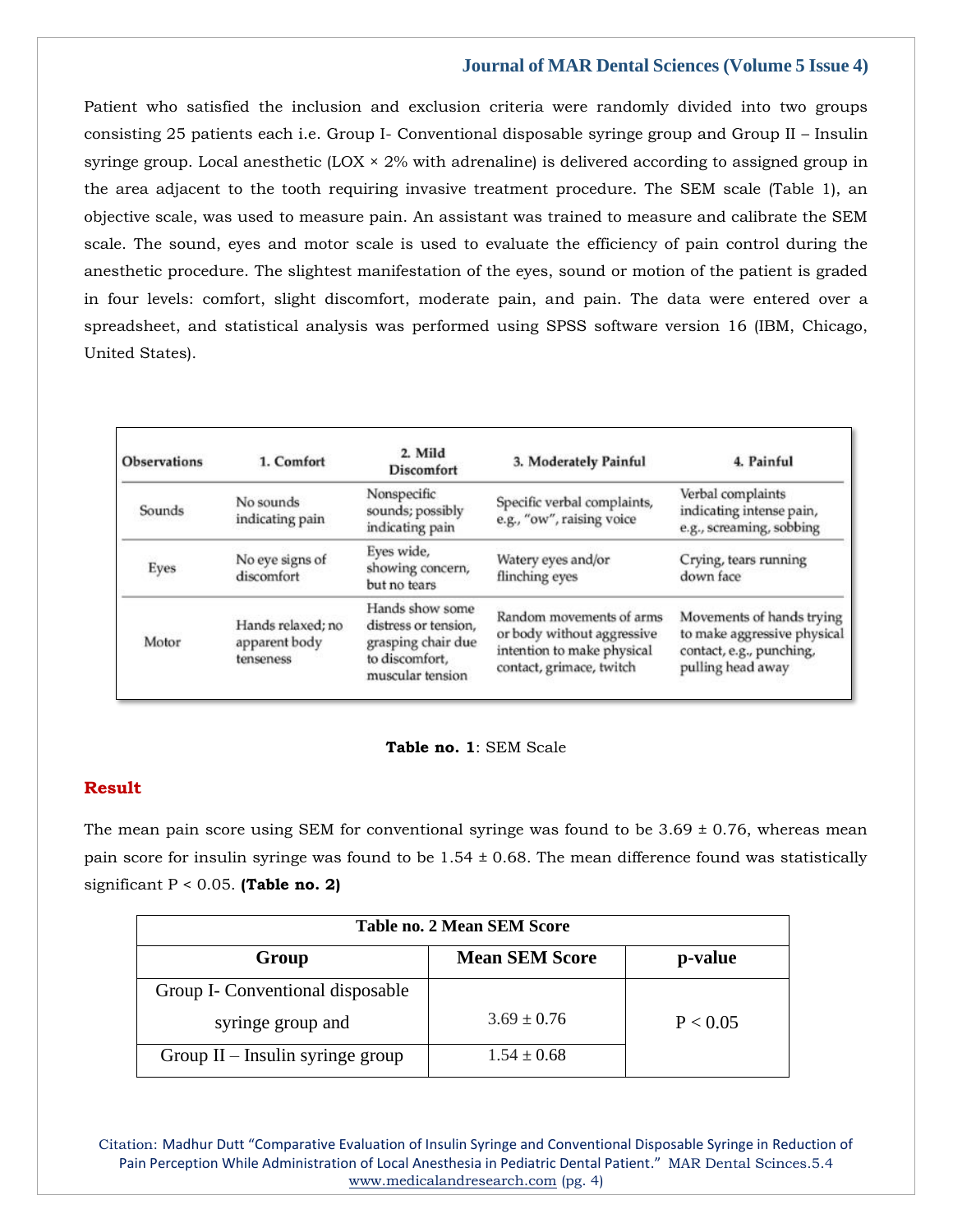#### **Discussion**

Since the introduction of local anesthetics, the injection technique has produced pain and anxiety in the patients. There seems to be no excuse for not using local anesthesia.<sup>11</sup> Pediatric dentists commonly face with the task of giving the local anesthetic to the children who are dreaded of the procedure. There has been a focus worldwide to make any procedure as less as possible for all be it adult or child patient. Dentists are competent in techniques that can minimize pain and anxiety, when giving the local anesthesia to children. Before the local anesthetic is given topical anesthetic is also given in the child patients in particularly the dental procedures. However there has been the reposts of the patients complaining of the pain and discomfort after the successful administration of the anesthesia. Literature supports the view that there was a reduced pain perception after topical anesthesia. However there has been a variable reports that supports the use of the topical anesthetics before local anesthesia that any be both the anesthesia and patient or technique related.<sup>12,13</sup> The present study was taken to evaluate and compare the pain perception using two different syringe designs with different syringe for administration of local anesthetic agent. Infiltration technique has been used in this study because of various factors like direct vision of practitioner on it, less depth penetration of needle, less technical errors, less amounts of anesthetic solution, easier application, limited anesthesia of soft-tissues outside the operation field, and shorter duration of being anesthetized and might be used as an alternative to block.14,15

Dental needles are available in three lengths: Long (32 mm), short (20 mm), and ultra short (10 mm). Needle gauges range from size 23 to 30. Needle breakage is a rare occurrence and its primary cause is weakening the needle due to bending it before insertion into the soft tissues and patient movement after the needle is inserted.<sup>16</sup> Donohue et al<sup>17</sup> compared the effectiveness of infiltration technique with block technique and concluded that mandibular infiltration as a possible alternative to mandibular block anesthesia in young children. Jones et al  $18$  in a study on 308 patients, inferior dental nerve blocks were rated significantly more painful than buccal infiltrations. The visual analog pain scale was found to be unsuitable for use by children under 7 years of age, and keeping it in view, the age group was selected for this study.

In our study it was observed that children have less pain perception while administration of local anesthesia as compared to conventional disposable syringe. Which is in accordance to the study conducted by Kaur G et al.  $(2017)^{19}$  They found that the diabetic syringes (insulin syringe) exhibit clinical advantage and its use in pediatric dentistry for LA infiltration can prove beneficial for patients as well as for dental caregiver. In this study, insulin syringes were compared with the conventional syringes. Insulin syringe with its miniature needle, bright color, and slim look appears like a toy to the child patient till our job of infiltration anesthesia is over. This study overwhelmingly justifies its use in pediatric patients as supported by the child. The use of insulin syringe for injecting LA solution also

Citation: Madhur Dutt "Comparative Evaluation of Insulin Syringe and Conventional Disposable Syringe in Reduction of Pain Perception While Administration of Local Anesthesia in Pediatric Dental Patient." MAR Dental Scinces.5.4 [www.medicalandresearch.com](http://www.medicalandresearch.com/) (pg. 5)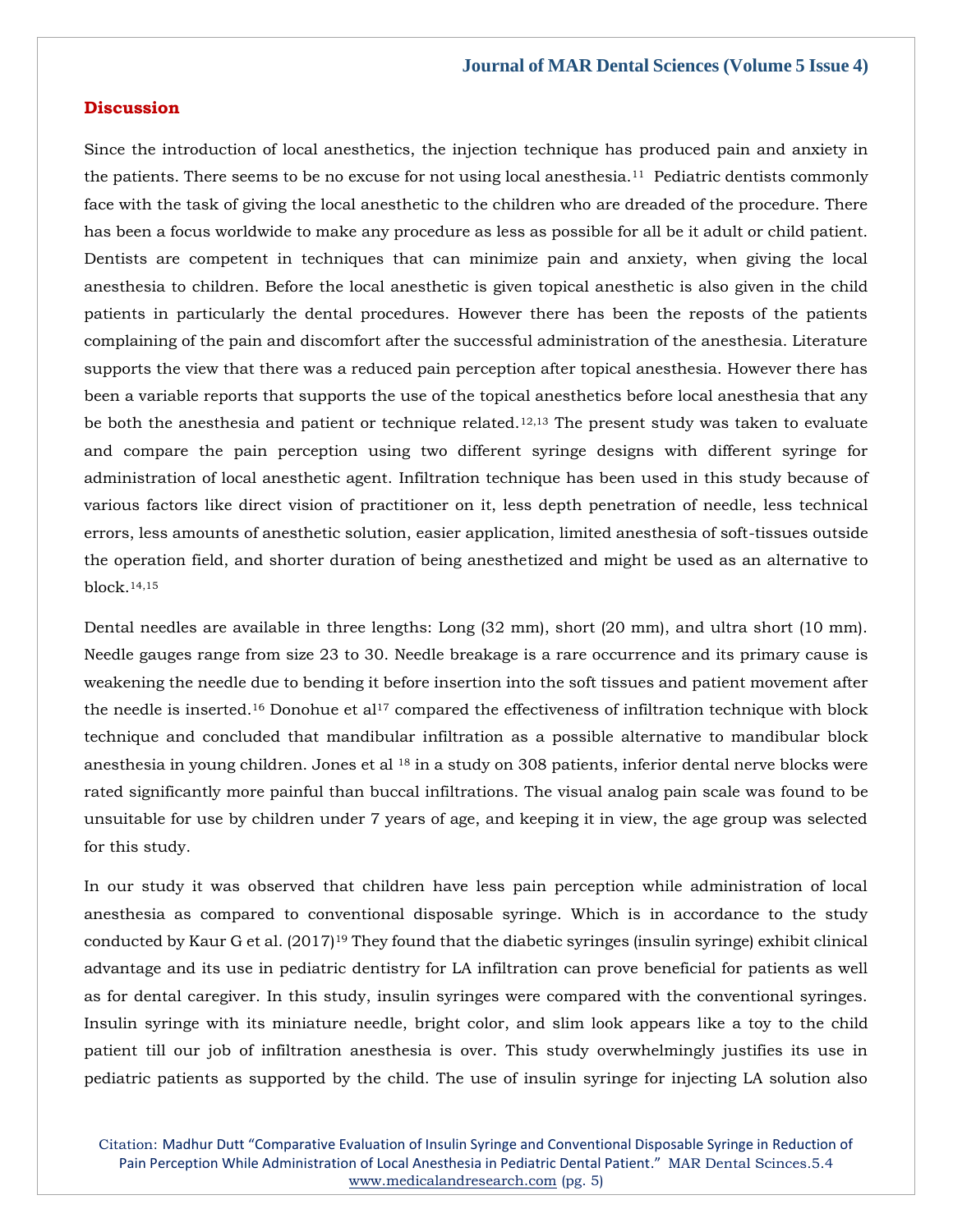helps in curtailment of dental appointments in child patients as less time is required for convincing them to receive the injection and gaining their confidence as the syringe looks less menacing. $20,21,22$ 

The present study justifies the use of diabetic syringe with 30-gauge needle to be used for the delivery of LA using infiltration technique in child patients because smaller gauge needle is less painful; the size and the color of the syringe is such that it does not scare the child patient, cost-effective, and the calibrations at 0.025 mL intervals in insulin syringe provide a drug delivery control, which in turn reduces the pain caused and there is less tissue distension, less chances of local ischemia and necrosis.

#### **Conclusion**

Insulin syringes have been found to exhibit a clinical advantage over conventional disposable syringe and its use in children for infiltration has been proved to be beneficial.

#### **References**

1. [Shilpapriya M, Jayanthi M, Reddy VN, Sakthivel R, Selvaraju G, Vijayakumar P. Effectiveness of new](https://www.google.com/search?q=Effectiveness+of+new+vibration+delivery+system+on+pain+associated+with+injection+of+local+anaesthesia+in+children&oq=Effectiveness+of+new+vibration+delivery+system+on+pain+associated+with+injection+of+local+anaesthesia+in+children&aqs=chrome..69i57.1567j0j7&sourceid=chrome&ie=UTF-8)  [vibration delivery system on pain associated with injection of local anaesthesia in children. J Indian Soc](https://www.google.com/search?q=Effectiveness+of+new+vibration+delivery+system+on+pain+associated+with+injection+of+local+anaesthesia+in+children&oq=Effectiveness+of+new+vibration+delivery+system+on+pain+associated+with+injection+of+local+anaesthesia+in+children&aqs=chrome..69i57.1567j0j7&sourceid=chrome&ie=UTF-8)  [Pedod Prev Dent 2015;33:173](https://www.google.com/search?q=Effectiveness+of+new+vibration+delivery+system+on+pain+associated+with+injection+of+local+anaesthesia+in+children&oq=Effectiveness+of+new+vibration+delivery+system+on+pain+associated+with+injection+of+local+anaesthesia+in+children&aqs=chrome..69i57.1567j0j7&sourceid=chrome&ie=UTF-8)–176.

2. [Abdelmoniem SA, Mahmoud SA. Comparative evaluation of passive, active, and passive-active](https://www.google.com/search?q=Comparative+evaluation+of+passive%2C+active%2C+and+passive-active+distraction+techniques+on+pain+perception+during+local+anaesthesia+administration+in+children&sxsrf=APq-WBuzzM64UzQVSoB6f8U9NY95G_qMeA%3A1649913956093&ei=ZLBXYrqoBd2UseMP7-qh2Ak&ved=0ahUKEwi66oy66JL3AhVdSmwGHW91CJsQ4dUDCA4&oq=Comparative+evaluation+of+passive%2C+active%2C+and+passive-active+distraction+techniques+on+pain+perception+during+local+anaesthesia+administration+in+children&gs_lcp=Cgdnd3Mtd2l6EAwyBwgjEOoCECcyBwgjEOoCECcyBwgjEOoCECcyBwgjEOoCECcyBwgjEOoCECcyBwgjEOoCECcyBwgjEOoCECcyBwgjEOoCECcyBwgjEOoCECcyBwgjEOoCECdKBAhBGABKBAhGGABQelh6YP4EaAFwAHgAgAEAiAEAkgEAmAEAoAEBoAECsAEKwAEB&sclient=gws-wiz)  [distraction techniques on pain perception during local anaesthesia administration in children. J Adv](https://www.google.com/search?q=Comparative+evaluation+of+passive%2C+active%2C+and+passive-active+distraction+techniques+on+pain+perception+during+local+anaesthesia+administration+in+children&sxsrf=APq-WBuzzM64UzQVSoB6f8U9NY95G_qMeA%3A1649913956093&ei=ZLBXYrqoBd2UseMP7-qh2Ak&ved=0ahUKEwi66oy66JL3AhVdSmwGHW91CJsQ4dUDCA4&oq=Comparative+evaluation+of+passive%2C+active%2C+and+passive-active+distraction+techniques+on+pain+perception+during+local+anaesthesia+administration+in+children&gs_lcp=Cgdnd3Mtd2l6EAwyBwgjEOoCECcyBwgjEOoCECcyBwgjEOoCECcyBwgjEOoCECcyBwgjEOoCECcyBwgjEOoCECcyBwgjEOoCECcyBwgjEOoCECcyBwgjEOoCECcyBwgjEOoCECdKBAhBGABKBAhGGABQelh6YP4EaAFwAHgAgAEAiAEAkgEAmAEAoAEBoAECsAEKwAEB&sclient=gws-wiz)  [Res 2016;7:551](https://www.google.com/search?q=Comparative+evaluation+of+passive%2C+active%2C+and+passive-active+distraction+techniques+on+pain+perception+during+local+anaesthesia+administration+in+children&sxsrf=APq-WBuzzM64UzQVSoB6f8U9NY95G_qMeA%3A1649913956093&ei=ZLBXYrqoBd2UseMP7-qh2Ak&ved=0ahUKEwi66oy66JL3AhVdSmwGHW91CJsQ4dUDCA4&oq=Comparative+evaluation+of+passive%2C+active%2C+and+passive-active+distraction+techniques+on+pain+perception+during+local+anaesthesia+administration+in+children&gs_lcp=Cgdnd3Mtd2l6EAwyBwgjEOoCECcyBwgjEOoCECcyBwgjEOoCECcyBwgjEOoCECcyBwgjEOoCECcyBwgjEOoCECcyBwgjEOoCECcyBwgjEOoCECcyBwgjEOoCECcyBwgjEOoCECdKBAhBGABKBAhGGABQelh6YP4EaAFwAHgAgAEAiAEAkgEAmAEAoAEBoAECsAEKwAEB&sclient=gws-wiz)–556.

3. [Shehab LA, Basheer B, Baroudi K. Effectiveness of lidocaine Denti patch® system versus lidocaine](https://www.google.com/search?q=Effectiveness+of+lidocaine+Denti+patch%C2%AE+system+versus+lidocaine+gel+as+topical+anaesthetic+agent+in+children&sxsrf=APq-WBv7NsUtmoYwDC7wfeJSXZ4KwueLFg%3A1649914023162&ei=p7BXYpS-CeWNseMPtZKw-Ag&ved=0ahUKEwjUrYra6JL3AhXlRmwGHTUJDI8Q4dUDCA4&oq=Effectiveness+of+lidocaine+Denti+patch%C2%AE+system+versus+lidocaine+gel+as+topical+anaesthetic+agent+in+children&gs_lcp=Cgdnd3Mtd2l6EAwyBwgjEOoCECcyBwgjEOoCECcyBwgjEOoCECcyBwgjEOoCECcyBwgjEOoCECcyBwgjEOoCECcyBwgjEOoCECcyBwgjEOoCECcyBwgjEOoCECcyBwgjEOoCECdKBAhBGABKBAhGGABQ_gJY_gJg_QdoAXAAeACAAQCIAQCSAQCYAQCgAQGgAQKwAQrAAQE&sclient=gws-wiz)  [gel as topical anaesthetic agent in children. J Indian Soc Pedod Prev Dent 2015 Oct-Dec;3\(4\):285-290.](https://www.google.com/search?q=Effectiveness+of+lidocaine+Denti+patch%C2%AE+system+versus+lidocaine+gel+as+topical+anaesthetic+agent+in+children&sxsrf=APq-WBv7NsUtmoYwDC7wfeJSXZ4KwueLFg%3A1649914023162&ei=p7BXYpS-CeWNseMPtZKw-Ag&ved=0ahUKEwjUrYra6JL3AhXlRmwGHTUJDI8Q4dUDCA4&oq=Effectiveness+of+lidocaine+Denti+patch%C2%AE+system+versus+lidocaine+gel+as+topical+anaesthetic+agent+in+children&gs_lcp=Cgdnd3Mtd2l6EAwyBwgjEOoCECcyBwgjEOoCECcyBwgjEOoCECcyBwgjEOoCECcyBwgjEOoCECcyBwgjEOoCECcyBwgjEOoCECcyBwgjEOoCECcyBwgjEOoCECcyBwgjEOoCECdKBAhBGABKBAhGGABQ_gJY_gJg_QdoAXAAeACAAQCIAQCSAQCYAQCgAQGgAQKwAQrAAQE&sclient=gws-wiz)

4. [Malamed SF. Emergency medicine: beyond the basics. J Am Dent Assoc 1997;128:843-854. PUBMED](https://www.google.com/search?q=Emergency+medicine%3A+beyond+the+basics&sxsrf=APq-WBv2L3Pvczyi8rwfTA-bXkTxhoMlFg%3A1649914301343&ei=vbFXYo3IFKSq4t4PysKf6AY&ved=0ahUKEwjNmt3e6ZL3AhUkldgFHUrhB20Q4dUDCA4&oq=Emergency+medicine%3A+beyond+the+basics&gs_lcp=Cgdnd3Mtd2l6EAwyBQghEKABOgcIIxDqAhAnSgQIQRgASgQIRhgAUPoCWPoCYM0GaAFwAXgAgAGDAYgBgwGSAQMwLjGYAQCgAQGgAQKwAQrAAQE&sclient=gws-wiz)  [| CROSSREF](https://www.google.com/search?q=Emergency+medicine%3A+beyond+the+basics&sxsrf=APq-WBv2L3Pvczyi8rwfTA-bXkTxhoMlFg%3A1649914301343&ei=vbFXYo3IFKSq4t4PysKf6AY&ved=0ahUKEwjNmt3e6ZL3AhUkldgFHUrhB20Q4dUDCA4&oq=Emergency+medicine%3A+beyond+the+basics&gs_lcp=Cgdnd3Mtd2l6EAwyBQghEKABOgcIIxDqAhAnSgQIQRgASgQIRhgAUPoCWPoCYM0GaAFwAXgAgAGDAYgBgwGSAQMwLjGYAQCgAQGgAQKwAQrAAQE&sclient=gws-wiz)

5. [Quarnstrom F, Libed EN. Electronic anesthesia versus topical anesthesia for the control of injection](https://www.google.com/search?q=Electronic+anesthesia+versus+topical+anesthesia+for+the+control+of+injection+pain.&sxsrf=APq-WBtlesruYI5rCUZIgQk0XlX9eU1I4A%3A1649914316673&ei=zLFXYujiKMDaz7sPl8q4yAg&ved=0ahUKEwjo-ITm6ZL3AhVA7XMBHRclDokQ4dUDCA4&oq=Electronic+anesthesia+versus+topical+anesthesia+for+the+control+of+injection+pain.&gs_lcp=Cgdnd3Mtd2l6EAw6BwgjEOoCECdKBAhBGABKBAhGGABQ2QpY2Qpg6hJoAXAAeACAAWiIAWiSAQMwLjGYAQCgAQGgAQKwAQrAAQE&sclient=gws-wiz)  [pain. Quintessence Int 1994;25:713-716.](https://www.google.com/search?q=Electronic+anesthesia+versus+topical+anesthesia+for+the+control+of+injection+pain.&sxsrf=APq-WBtlesruYI5rCUZIgQk0XlX9eU1I4A%3A1649914316673&ei=zLFXYujiKMDaz7sPl8q4yAg&ved=0ahUKEwjo-ITm6ZL3AhVA7XMBHRclDokQ4dUDCA4&oq=Electronic+anesthesia+versus+topical+anesthesia+for+the+control+of+injection+pain.&gs_lcp=Cgdnd3Mtd2l6EAw6BwgjEOoCECdKBAhBGABKBAhGGABQ2QpY2Qpg6hJoAXAAeACAAWiIAWiSAQMwLjGYAQCgAQGgAQKwAQrAAQE&sclient=gws-wiz)

6. [Chaudhry K, Shishodia M, Singh C, Tuli A. Comparative evaluation of pain perception by vibrating](https://www.google.com/search?q=Comparative+evaluation+of+pain+perception+by+vibrating+needle+%28Vibraject%E2%84%A2%29+and+conventional+syringe+anaesthesia+during+various+dental+procedures+in+pediatric+patients%3A+a+short+study&sxsrf=APq-WBvddpZIzrFu2N7UfOZGfNDhAND-lQ%3A1649914334524&ei=3rFXYs3XH7jD3LUPraOnoAw&ved=0ahUKEwjNvsbu6ZL3AhW4IbcAHa3RCcQQ4dUDCA4&oq=Comparative+evaluation+of+pain+perception+by+vibrating+needle+%28Vibraject%E2%84%A2%29+and+conventional+syringe+anaesthesia+during+various+dental+procedures+in+pediatric+patients%3A+a+short+study&gs_lcp=Cgdnd3Mtd2l6EAwyBwgjEOoCECcyBwgjEOoCECcyBwgjEOoCECcyBwgjEOoCECcyBwgjEOoCECcyBwgjEOoCECcyBwgjEOoCECcyBwgjEOoCECcyBwgjEOoCECcyBwgjEOoCECdKBAhBGABKBAhGGABQ8wRY8wRglQloAXAAeACAAQCIAQCSAQCYAQCgAQGgAQKwAQrAAQE&sclient=gws-wiz)  [needle \(Vibraject™\) and conventional syringe anaesthesia during various dental procedures in pediatric](https://www.google.com/search?q=Comparative+evaluation+of+pain+perception+by+vibrating+needle+%28Vibraject%E2%84%A2%29+and+conventional+syringe+anaesthesia+during+various+dental+procedures+in+pediatric+patients%3A+a+short+study&sxsrf=APq-WBvddpZIzrFu2N7UfOZGfNDhAND-lQ%3A1649914334524&ei=3rFXYs3XH7jD3LUPraOnoAw&ved=0ahUKEwjNvsbu6ZL3AhW4IbcAHa3RCcQQ4dUDCA4&oq=Comparative+evaluation+of+pain+perception+by+vibrating+needle+%28Vibraject%E2%84%A2%29+and+conventional+syringe+anaesthesia+during+various+dental+procedures+in+pediatric+patients%3A+a+short+study&gs_lcp=Cgdnd3Mtd2l6EAwyBwgjEOoCECcyBwgjEOoCECcyBwgjEOoCECcyBwgjEOoCECcyBwgjEOoCECcyBwgjEOoCECcyBwgjEOoCECcyBwgjEOoCECcyBwgjEOoCECcyBwgjEOoCECdKBAhBGABKBAhGGABQ8wRY8wRglQloAXAAeACAAQCIAQCSAQCYAQCgAQGgAQKwAQrAAQE&sclient=gws-wiz)  patients: a short study. [Int Dent Med J Adv Res 2015;1:1](https://www.google.com/search?q=Comparative+evaluation+of+pain+perception+by+vibrating+needle+%28Vibraject%E2%84%A2%29+and+conventional+syringe+anaesthesia+during+various+dental+procedures+in+pediatric+patients%3A+a+short+study&sxsrf=APq-WBvddpZIzrFu2N7UfOZGfNDhAND-lQ%3A1649914334524&ei=3rFXYs3XH7jD3LUPraOnoAw&ved=0ahUKEwjNvsbu6ZL3AhW4IbcAHa3RCcQQ4dUDCA4&oq=Comparative+evaluation+of+pain+perception+by+vibrating+needle+%28Vibraject%E2%84%A2%29+and+conventional+syringe+anaesthesia+during+various+dental+procedures+in+pediatric+patients%3A+a+short+study&gs_lcp=Cgdnd3Mtd2l6EAwyBwgjEOoCECcyBwgjEOoCECcyBwgjEOoCECcyBwgjEOoCECcyBwgjEOoCECcyBwgjEOoCECcyBwgjEOoCECcyBwgjEOoCECcyBwgjEOoCECcyBwgjEOoCECdKBAhBGABKBAhGGABQ8wRY8wRglQloAXAAeACAAQCIAQCSAQCYAQCgAQGgAQKwAQrAAQE&sclient=gws-wiz)–5.

7. Colaric KB, Overton [DT, Moore K. Pain reduction in lidocaine administration through buffering and](https://www.google.com/search?q=Pain+reduction+in+lidocaine+administration+through+buffering+and+warming.+&sxsrf=APq-WBsfQD4n2mai5AutfVtuyKEddVSphg%3A1649914351521&ei=77FXYuu2H5fgz7sPocqbwAE&ved=0ahUKEwir6tP26ZL3AhUX8HMBHSHlBhgQ4dUDCA4&oq=Pain+reduction+in+lidocaine+administration+through+buffering+and+warming.+&gs_lcp=Cgdnd3Mtd2l6EAw6BwgjEOoCECdKBAhBGABKBAhGGABQhQNYhQNgpwZoAXAAeACAAXeIAXeSAQMwLjGYAQCgAQGgAQKwAQrAAQE&sclient=gws-wiz)  [warming. Am J Emerg Med 1998;16:353](https://www.google.com/search?q=Pain+reduction+in+lidocaine+administration+through+buffering+and+warming.+&sxsrf=APq-WBsfQD4n2mai5AutfVtuyKEddVSphg%3A1649914351521&ei=77FXYuu2H5fgz7sPocqbwAE&ved=0ahUKEwir6tP26ZL3AhUX8HMBHSHlBhgQ4dUDCA4&oq=Pain+reduction+in+lidocaine+administration+through+buffering+and+warming.+&gs_lcp=Cgdnd3Mtd2l6EAw6BwgjEOoCECdKBAhBGABKBAhGGABQhQNYhQNgpwZoAXAAeACAAXeIAXeSAQMwLjGYAQCgAQGgAQKwAQrAAQE&sclient=gws-wiz)–356.

8. Mohiuddin I, Setty [JV, Srinivasan I, Desai JA. Topical application of local anaesthetic gel vs ice in](https://www.google.com/search?q=Topical+application+of+local+anaesthetic+gel+vs+ice+in+pediatric+patients+for+infiltration+anaesthesia&sxsrf=APq-WBtYRNFXMqX3KkvxdbkiGA9nbyA-hg%3A1649914368255&ei=ALJXYrKRD5jB3LUPtqGCmAs&ved=0ahUKEwiykdH-6ZL3AhWYILcAHbaQALMQ4dUDCA4&oq=Topical+application+of+local+anaesthetic+gel+vs+ice+in+pediatric+patients+for+infiltration+anaesthesia&gs_lcp=Cgdnd3Mtd2l6EAwyBwgjEOoCECcyBwgjEOoCECcyBwgjEOoCECcyBwgjEOoCECcyBwgjEOoCECcyBwgjEOoCECcyBwgjEOoCECcyBwgjEOoCECcyBwgjEOoCECcyBwgjEOoCECdKBAhBGABKBAhGGABQowNYowNgrAhoAXAAeACAAQCIAQCSAQCYAQCgAQGgAQKwAQrAAQE&sclient=gws-wiz)  [pediatric patients for infiltration anaesthesia. J Evol Med Dent Sci 2015;4:12934](https://www.google.com/search?q=Topical+application+of+local+anaesthetic+gel+vs+ice+in+pediatric+patients+for+infiltration+anaesthesia&sxsrf=APq-WBtYRNFXMqX3KkvxdbkiGA9nbyA-hg%3A1649914368255&ei=ALJXYrKRD5jB3LUPtqGCmAs&ved=0ahUKEwiykdH-6ZL3AhWYILcAHbaQALMQ4dUDCA4&oq=Topical+application+of+local+anaesthetic+gel+vs+ice+in+pediatric+patients+for+infiltration+anaesthesia&gs_lcp=Cgdnd3Mtd2l6EAwyBwgjEOoCECcyBwgjEOoCECcyBwgjEOoCECcyBwgjEOoCECcyBwgjEOoCECcyBwgjEOoCECcyBwgjEOoCECcyBwgjEOoCECcyBwgjEOoCECcyBwgjEOoCECdKBAhBGABKBAhGGABQowNYowNgrAhoAXAAeACAAQCIAQCSAQCYAQCgAQGgAQKwAQrAAQE&sclient=gws-wiz)–12940.

Citation: Madhur Dutt "Comparative Evaluation of Insulin Syringe and Conventional Disposable Syringe in Reduction of Pain Perception While Administration of Local Anesthesia in Pediatric Dental Patient." MAR Dental Scinces.5.4 [www.medicalandresearch.com](http://www.medicalandresearch.com/) (pg. 6)